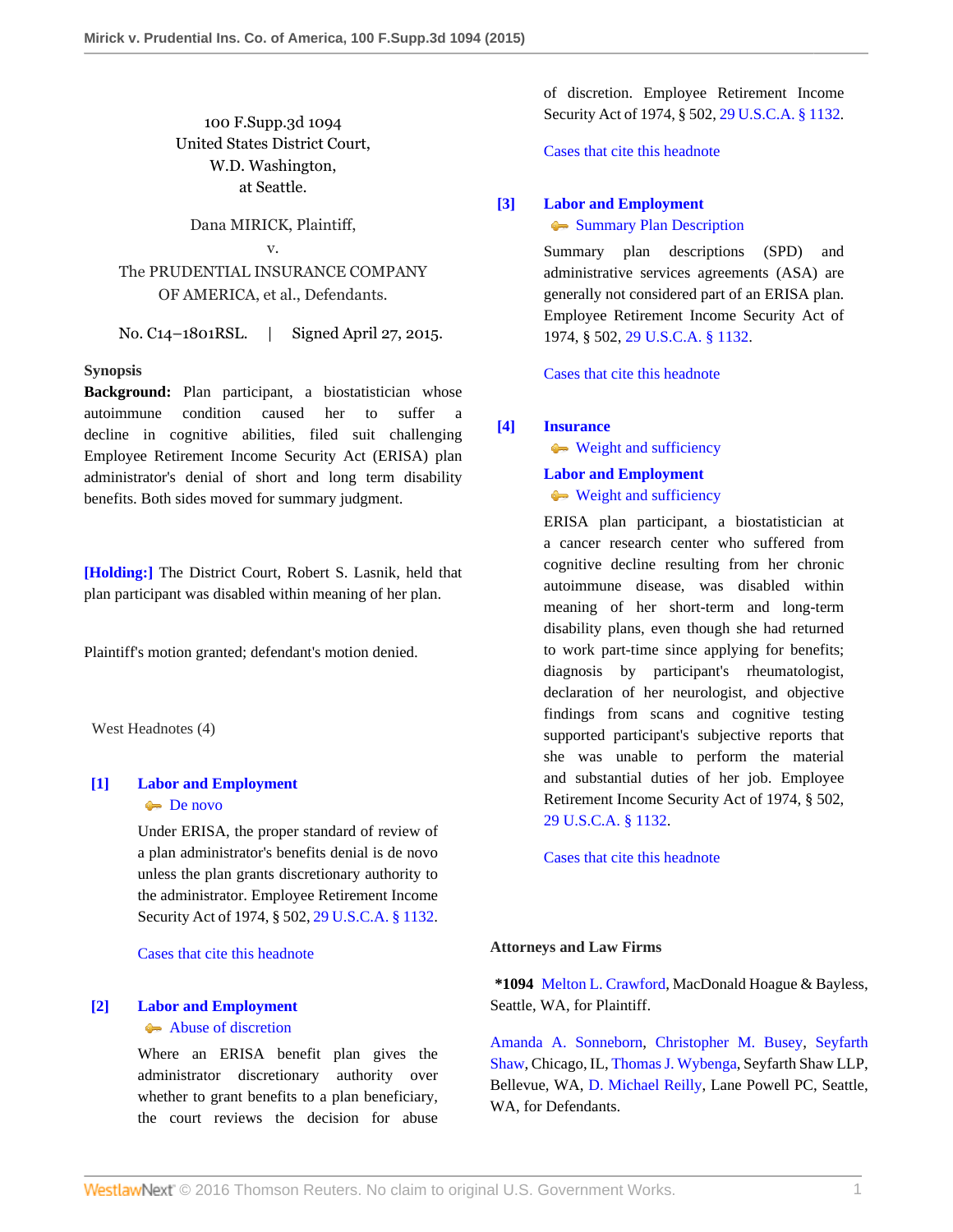# **ORDER GRANTING PLAINTIFF'S MOTION FOR SUMMARY JUDGMENT**

### [ROBERT S. LASNIK](http://www.westlaw.com/Link/Document/FullText?findType=h&pubNum=176284&cite=0170104401&originatingDoc=Iaeb2c16aee7d11e4a795ac035416da91&refType=RQ&originationContext=document&vr=3.0&rs=cblt1.0&transitionType=DocumentItem&contextData=(sc.UserEnteredCitation)), District Judge.

This matter comes before the Court on "Plaintiff's Motion for Summary Judgment **\*1095** and/or for Entry of Judgment Under [Fed.R.Civ.P. 52](http://www.westlaw.com/Link/Document/FullText?findType=L&pubNum=1000600&cite=USFRCPR52&originatingDoc=Iaeb2c16aee7d11e4a795ac035416da91&refType=LQ&originationContext=document&vr=3.0&rs=cblt1.0&transitionType=DocumentItem&contextData=(sc.UserEnteredCitation))" (Dkt. # 24) and "Defendants' Cross– Motion for Summary Judgment or for Entry of Judgment Under [Fed.R.Civ.P. 52"](http://www.westlaw.com/Link/Document/FullText?findType=L&pubNum=1000600&cite=USFRCPR52&originatingDoc=Iaeb2c16aee7d11e4a795ac035416da91&refType=LQ&originationContext=document&vr=3.0&rs=cblt1.0&transitionType=DocumentItem&contextData=(sc.UserEnteredCitation)) (Dkt. # 29). Plaintiff brought this action for disability insurance benefits against defendants pursuant to the Employee Retirement Income Security Act ("ERISA"). [29 U.S.C. § 1132.](http://www.westlaw.com/Link/Document/FullText?findType=L&pubNum=1000546&cite=29USCAS1132&originatingDoc=Iaeb2c16aee7d11e4a795ac035416da91&refType=LQ&originationContext=document&vr=3.0&rs=cblt1.0&transitionType=DocumentItem&contextData=(sc.UserEnteredCitation))

#### **BACKGROUND**

Plaintiff is employed at the Fred Hutchinson Cancer Research Center as a biostatistician investigating the role of disrupted circadian cycles as they relate to [cancer](http://www.westlaw.com/Link/Document/FullText?entityType=disease&entityId=Iaf34f5c3475411db9765f9243f53508a&originationContext=document&transitionType=DocumentItem&contextData=(sc.Default)&vr=3.0&rs=cblt1.0) risk. Plaintiff was diagnosed with unspecified [connective tissue disease,](http://www.westlaw.com/Link/Document/FullText?entityType=disease&entityId=Ib56c2568475411db9765f9243f53508a&originationContext=document&transitionType=DocumentItem&contextData=(sc.Default)&vr=3.0&rs=cblt1.0) a chronic [autoimmune disease,](http://www.westlaw.com/Link/Document/FullText?entityType=disease&entityId=Ic39e7bac475411db9765f9243f53508a&originationContext=document&transitionType=DocumentItem&contextData=(sc.Default)&vr=3.0&rs=cblt1.0) in 2000. For approximately a decade, she successfully managed her condition with a combination of medicine, a gluten-free diet, and exercise. She was able to work full-time despite flare ups of her symptoms. In January 2013, however, she began experiencing near constant headaches and a marked increase in joint pain, fatigue, and sleep disturbance. By August 2013, she realized that she was experiencing a decline in her cognitive abilities: her work was taking longer to complete than it should have, she could not recall work that she had done in the past, and she was having to turn down projects because she could not focus or comprehend the problem.<sup>[1](#page-3-0)</sup> When she adjusted her work schedule to provide extended periods off, she noticed a slight improvement in her symptoms. Her rheumatologist, Dr. Brodie, put her on [Prednisone](http://www.westlaw.com/Link/Document/FullText?entityType=gdrug&entityId=I3bd96ec6475111db9765f9243f53508a&originationContext=document&transitionType=DocumentItem&contextData=(sc.Default)&vr=3.0&rs=cblt1.0), but a therapeutic dose caused severe headaches and dizziness: a lower dose was inadequate to provide pain relief.

<span id="page-1-0"></span>In consultation with her doctor, plaintiff decided to take a medical leave of absence from work in the hopes that a reduction in stress and an increase in rest would alleviate her symptoms and so that she could see a neurologist and sleep specialist to help diagnose and treat her condition. Plaintiff applied for short-term disability ("STD") benefits under an ERISA plan offered by her employer. Prudential denied the claim in December 2013 on the ground that there were "no

acute findings in the physical exam notes or lab results, the MRI completed on October 21, 2013 is within normal limits, and there are no restrictions provided by your medical provider. While we understand that you may be experiencing an increase in your symptoms the medical documentation does not indicate a severity of symptoms or intensity of treatment that would prevent you from performing the duties of your job." AR 946. Plaintiff provided additional medical records and a letter, part of which is quoted in footnote 1, describing her work, her medical history, the effects of her disease on her ability to perform her job, and why she needed a leave of absence. AR 866–67. Prudential was not impressed, sticking with its prior decision because "the physical exam reports currently available for review do not indicate abnormal findings or loss of cognitive or physical function that would result in an inability to perform the duties of your job." AR 943.

**\*1096** Plaintiff filed a formal appeal of the denial decision on February 12, 2014, and provided a declaration from Dr. Brodie, a declaration from her neurologist, Dr. Reif, and the results of a [single photon emission computed tomography](http://www.westlaw.com/Link/Document/FullText?entityType=mproc&entityId=Iaa5df26e475411db9765f9243f53508a&originationContext=document&transitionType=DocumentItem&contextData=(sc.Default)&vr=3.0&rs=cblt1.0) ("SPECT") study of her brain demonstrating moderate to severe perfusion abnormalities scattered throughout the tissue. Both doctors addressed the impact of plaintiff's condition on her ability to work, and plaintiff provided a copy of her curriculum vitae to show the nature of her work. Prudential obtained a medial record file review. The reviewer took issue with Dr. Brodie's description of plaintiff's diagnosis as "unspecified [connective tissue disease,](http://www.westlaw.com/Link/Document/FullText?entityType=disease&entityId=Ib56c2568475411db9765f9243f53508a&originationContext=document&transitionType=DocumentItem&contextData=(sc.Default)&vr=3.0&rs=cblt1.0) mostly likely [systemic lupus erythematosus](http://www.westlaw.com/Link/Document/FullText?entityType=disease&entityId=Icac9cf5d475411db9765f9243f53508a&originationContext=document&transitionType=DocumentItem&contextData=(sc.Default)&vr=3.0&rs=cblt1.0), often referred to as [lupus](http://www.westlaw.com/Link/Document/FullText?entityType=disease&entityId=Ibdaf9f88475411db9765f9243f53508a&originationContext=document&transitionType=DocumentItem&contextData=(sc.Default)&vr=3.0&rs=cblt1.0)" and opined that anyone who had central nervous system impacts from [lupus](http://www.westlaw.com/Link/Document/FullText?entityType=disease&entityId=Ibdaf9f88475411db9765f9243f53508a&originationContext=document&transitionType=DocumentItem&contextData=(sc.Default)&vr=3.0&rs=cblt1.0) would "have more than confusion, fatigue, memory loss, and difficulty expressing their thoughts. They usually become comatose and are at risk of death and require high-dose steroids. None of this has been noted in any of the reports or evaluations of Ms. Mirick." AR 562–63. Although the reviewer acknowledges the existence of the SPECT results and Dr. Reif's conclusion that the multiple perfusion abnormalities shown are consistent with the neurocognitive dysfunction deficits of which plaintiff complained, he does not address the findings or conclusions, instead rejecting Dr. Reif's opinions because she "is diagnosing [lupus](http://www.westlaw.com/Link/Document/FullText?entityType=disease&entityId=Ibdaf9f88475411db9765f9243f53508a&originationContext=document&transitionType=DocumentItem&contextData=(sc.Default)&vr=3.0&rs=cblt1.0) on the SPECT abnormalities rather than diagnosing [lupus](http://www.westlaw.com/Link/Document/FullText?entityType=disease&entityId=Ibdaf9f88475411db9765f9243f53508a&originationContext=document&transitionType=DocumentItem&contextData=(sc.Default)&vr=3.0&rs=cblt1.0) from the claimant and the claimant's symptoms...." AR 563. Shortly after receiving this review, Prudential rejected plaintiff's appeal of the denial of STD benefits and sua sponte disallowed a claim under the longterm disability ("LTD") benefits plan. AR 930. Prudential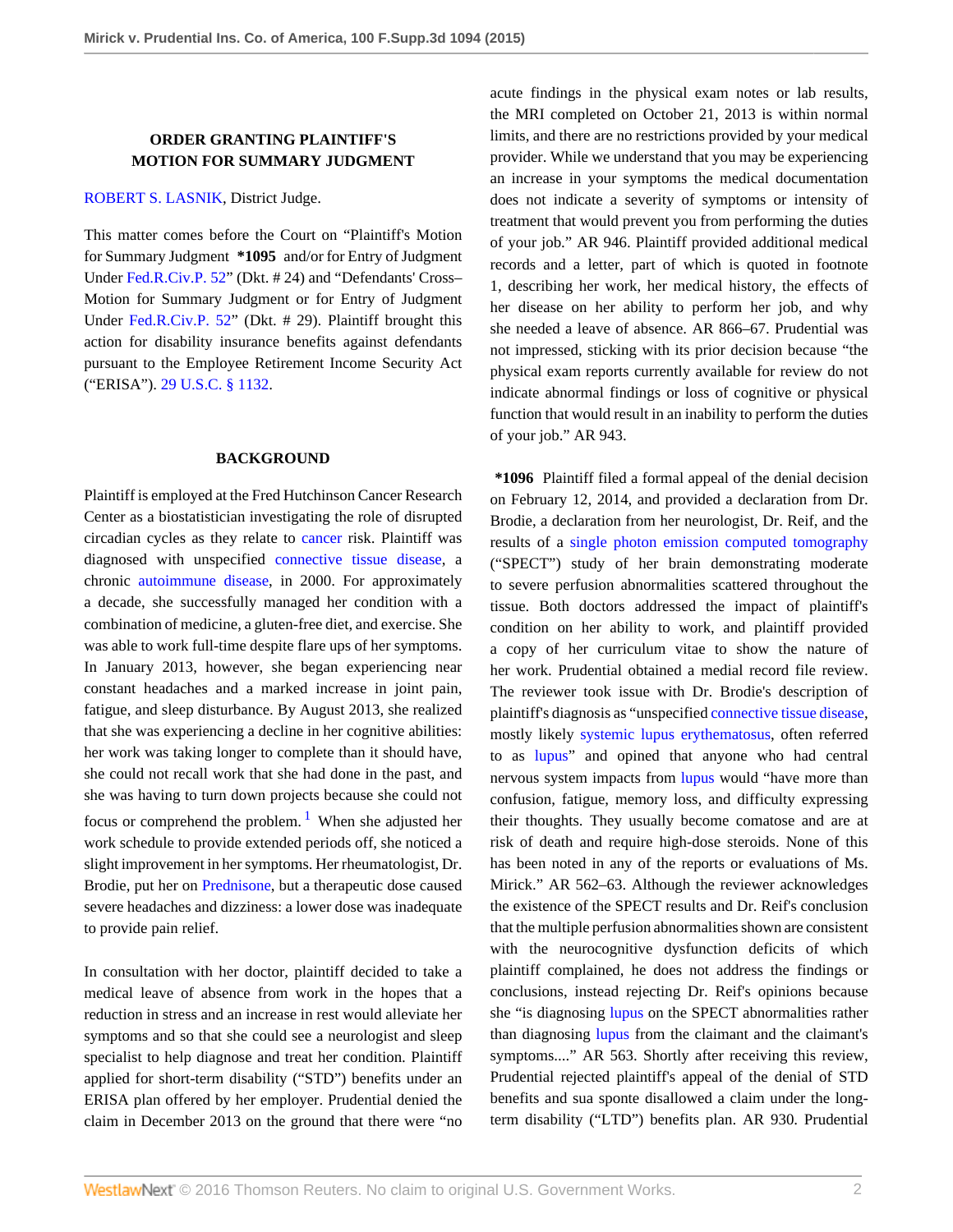relied heavily on the reviewer's analysis, concluding that there was no clinical evidence to support a diagnosis of lupus and that her reported limitations on her ability to work were not confirmed diagnostically. AR 935–36.

Plaintiff's second level appeal of the STD denial and her first level appeal of her LTD denial were also rejected. Prudential was unswayed by Dr. Brodie's response to the reviewer's findings, fourteen years' worth of medical records regarding plaintiff's unspecified [connective tissue disease](http://www.westlaw.com/Link/Document/FullText?entityType=disease&entityId=Ib56c2568475411db9765f9243f53508a&originationContext=document&transitionType=DocumentItem&contextData=(sc.Default)&vr=3.0&rs=cblt1.0), statements and records from Dr. Reif and a neuropsychologist, examples of plaintiff's research papers, a copy of plaintiff's job description, or recent treatment records. Instead, it relied on further consultation with the medical reviewer, a file review conducted by a neurophychologist, and a vocational consultant's opinions regarding whether plaintiff's job duties would allow her to take breaks or required her to recall visual material. Prudential reiterated that there were no physical limitations that would preclude plaintiff from working and, while acknowledging "some minor cognitive weaknesses," concluded that they would not "impact Ms. Mirick in the performance of her regular occupation, on a full-time basis. In fact, it has been reported that Ms. Mirick has returned to work in June of 2014 with her employer, on a part-time basis." AR 915.

#### <span id="page-2-1"></span>**DISCUSSION**

#### **A. Standard of Review**

<span id="page-2-0"></span>**[\[1\]](#page-0-1) [\[2\]](#page-0-2)** Under ERISA, the proper standard of review of a plan administrator's benefits denial is *de novo* unless the plan grants discretionary authority to the administrator. *[Firestone Tire & Rubber Co. v. Bruch,](http://www.westlaw.com/Link/Document/FullText?findType=Y&serNum=1989026578&pubNum=0000708&originatingDoc=Iaeb2c16aee7d11e4a795ac035416da91&refType=RP&originationContext=document&vr=3.0&rs=cblt1.0&transitionType=DocumentItem&contextData=(sc.UserEnteredCitation))* 489 U.S. 101, 115, 109 [S.Ct. 948, 103 L.Ed.2d 80 \(1989\)](http://www.westlaw.com/Link/Document/FullText?findType=Y&serNum=1989026578&pubNum=0000708&originatingDoc=Iaeb2c16aee7d11e4a795ac035416da91&refType=RP&originationContext=document&vr=3.0&rs=cblt1.0&transitionType=DocumentItem&contextData=(sc.UserEnteredCitation)). Where the plan gives the administrator discretionary authority, the court reviews the decision for abuse of discretion. *[Saffon v. Wells Fargo & Co.](http://www.westlaw.com/Link/Document/FullText?findType=Y&serNum=2015801487&pubNum=0000506&originatingDoc=Iaeb2c16aee7d11e4a795ac035416da91&refType=RP&fi=co_pp_sp_506_866&originationContext=document&vr=3.0&rs=cblt1.0&transitionType=DocumentItem&contextData=(sc.UserEnteredCitation)#co_pp_sp_506_866) Long Term Disability Plan,* [522 F.3d 863, 866 \(9th Cir.2008\).](http://www.westlaw.com/Link/Document/FullText?findType=Y&serNum=2015801487&pubNum=0000506&originatingDoc=Iaeb2c16aee7d11e4a795ac035416da91&refType=RP&fi=co_pp_sp_506_866&originationContext=document&vr=3.0&rs=cblt1.0&transitionType=DocumentItem&contextData=(sc.UserEnteredCitation)#co_pp_sp_506_866) Defendants assert that, although the STD plan states **\*1097** only that Prudential has the authority to make benefits determinations (AR 407), the Summary Plan Description ("SPD") and its Administrative Services Agreement ("ASA") with the employer grant Prudential discretion in exercising that authority (AR 29 and 427).

<span id="page-2-2"></span>**[\[3\]](#page-0-3)** This argument fails for one of two reasons. The SPD and the ASA are generally not considered part of the ERISA plan. *Becker v. Williams,* [777 F.3d 1035, 1039 n. 3 \(9th](http://www.westlaw.com/Link/Document/FullText?findType=Y&serNum=2035344248&pubNum=0000506&originatingDoc=Iaeb2c16aee7d11e4a795ac035416da91&refType=RP&fi=co_pp_sp_506_1039&originationContext=document&vr=3.0&rs=cblt1.0&transitionType=DocumentItem&contextData=(sc.UserEnteredCitation)#co_pp_sp_506_1039) [Cir.2015\)](http://www.westlaw.com/Link/Document/FullText?findType=Y&serNum=2035344248&pubNum=0000506&originatingDoc=Iaeb2c16aee7d11e4a795ac035416da91&refType=RP&fi=co_pp_sp_506_1039&originationContext=document&vr=3.0&rs=cblt1.0&transitionType=DocumentItem&contextData=(sc.UserEnteredCitation)#co_pp_sp_506_1039) ("The Supreme Court has specifically excluded the

<span id="page-2-4"></span>statutorily mandated summary plan description ... as a source of the plan's governing terms."); *[Fritcher v. Health Care](http://www.westlaw.com/Link/Document/FullText?findType=Y&serNum=2002541777&pubNum=0000506&originatingDoc=Iaeb2c16aee7d11e4a795ac035416da91&refType=RP&fi=co_pp_sp_506_817&originationContext=document&vr=3.0&rs=cblt1.0&transitionType=DocumentItem&contextData=(sc.UserEnteredCitation)#co_pp_sp_506_817) Serv. Corp.,* [301 F.3d 811, 817 \(7th Cir.2002\)](http://www.westlaw.com/Link/Document/FullText?findType=Y&serNum=2002541777&pubNum=0000506&originatingDoc=Iaeb2c16aee7d11e4a795ac035416da91&refType=RP&fi=co_pp_sp_506_817&originationContext=document&vr=3.0&rs=cblt1.0&transitionType=DocumentItem&contextData=(sc.UserEnteredCitation)#co_pp_sp_506_817) (the service contract between the employer and the claims administrator is not a " 'plan document' for purposes of holding its terms against a plan participant or beneficiary."). If these additional documents are not part of the plan, the terms of the plan itself—which simply states that Prudential will make benefits determinations—control.<sup>[2](#page-3-1)</sup> If, on the other hand, the SPD or the ASA are part of the plan, then Washington State law invalidates the attempt to grant deference to Prudential's claim decision. [WAC 284–96–012](http://www.westlaw.com/Link/Document/FullText?findType=L&pubNum=1003807&cite=WAADC284-96-012&originatingDoc=Iaeb2c16aee7d11e4a795ac035416da91&refType=LQ&originationContext=document&vr=3.0&rs=cblt1.0&transitionType=DocumentItem&contextData=(sc.UserEnteredCitation)) ("No disability insurance policy may contain a discretionary clause."); *[Landree v.](http://www.westlaw.com/Link/Document/FullText?findType=Y&serNum=2025510016&pubNum=0004637&originatingDoc=Iaeb2c16aee7d11e4a795ac035416da91&refType=RP&fi=co_pp_sp_4637_1273&originationContext=document&vr=3.0&rs=cblt1.0&transitionType=DocumentItem&contextData=(sc.UserEnteredCitation)#co_pp_sp_4637_1273) Prudential Ins. Co. of Am.,* [833 F.Supp.2d 1266, 1273–74](http://www.westlaw.com/Link/Document/FullText?findType=Y&serNum=2025510016&pubNum=0004637&originatingDoc=Iaeb2c16aee7d11e4a795ac035416da91&refType=RP&fi=co_pp_sp_4637_1273&originationContext=document&vr=3.0&rs=cblt1.0&transitionType=DocumentItem&contextData=(sc.UserEnteredCitation)#co_pp_sp_4637_1273) [\(W.D.Wash.2011\)](http://www.westlaw.com/Link/Document/FullText?findType=Y&serNum=2025510016&pubNum=0004637&originatingDoc=Iaeb2c16aee7d11e4a795ac035416da91&refType=RP&fi=co_pp_sp_4637_1273&originationContext=document&vr=3.0&rs=cblt1.0&transitionType=DocumentItem&contextData=(sc.UserEnteredCitation)#co_pp_sp_4637_1273) (the state regulation is not preempted and invalidates any discretionary language contained in an ERISA plan). Either way, the *de novo* standard of review applies in this case. [3](#page-4-0)

#### <span id="page-2-5"></span>**B. Benefits Determination**

<span id="page-2-3"></span>**[\[4\]](#page-0-0)** After an "independent and thorough inspection" of the record and the administrator's decision, the Court finds that the denial of STD benefits was in error. *[Silver v. Executive](http://www.westlaw.com/Link/Document/FullText?findType=Y&serNum=2010423310&pubNum=0000506&originatingDoc=Iaeb2c16aee7d11e4a795ac035416da91&refType=RP&fi=co_pp_sp_506_728&originationContext=document&vr=3.0&rs=cblt1.0&transitionType=DocumentItem&contextData=(sc.UserEnteredCitation)#co_pp_sp_506_728) [Car Leasing Long–Term Disability Plan,](http://www.westlaw.com/Link/Document/FullText?findType=Y&serNum=2010423310&pubNum=0000506&originatingDoc=Iaeb2c16aee7d11e4a795ac035416da91&refType=RP&fi=co_pp_sp_506_728&originationContext=document&vr=3.0&rs=cblt1.0&transitionType=DocumentItem&contextData=(sc.UserEnteredCitation)#co_pp_sp_506_728)* 466 F.3d 727, 728 [\(9th Cir.2006\).](http://www.westlaw.com/Link/Document/FullText?findType=Y&serNum=2010423310&pubNum=0000506&originatingDoc=Iaeb2c16aee7d11e4a795ac035416da91&refType=RP&fi=co_pp_sp_506_728&originationContext=document&vr=3.0&rs=cblt1.0&transitionType=DocumentItem&contextData=(sc.UserEnteredCitation)#co_pp_sp_506_728) Ms. Mirick reported cognitive difficulties that significantly interfered with her ability to perform at the high level required by her job as a biostatistician. She has both a diagnosis and objective findings (including the SPECT scan and cognitive testing) that support her subjective reports. She and her doctor agreed that time off from work was necessary to reduce her symptoms and provide an opportunity to investigate treatment options. Based on nothing more than (1) its reviewing doctor's insistence that if plaintiff does not have lupus, she must be able to perform her job and (2) a vocational consultant's opinion that plaintiff's employer would likely allow her to take breaks during the workday, Prudential **\*1098** concluded that plaintiff was able to perform the material and substantial duties of a biostatistician in December 2013 and again on appeal. This was error. Ms. Mirick adequately established that she could not perform the high-level analyses and research that were normally required for her job.

Prudential argues that the fact that Ms. Mirick returned to work part-time in June 2014 shows that she was not then, nor ever had been, disabled. As an initial matter, what Ms. Mirick could or could not do in June 2014 tells us very little about her capabilities in late 2013 when she applied for disability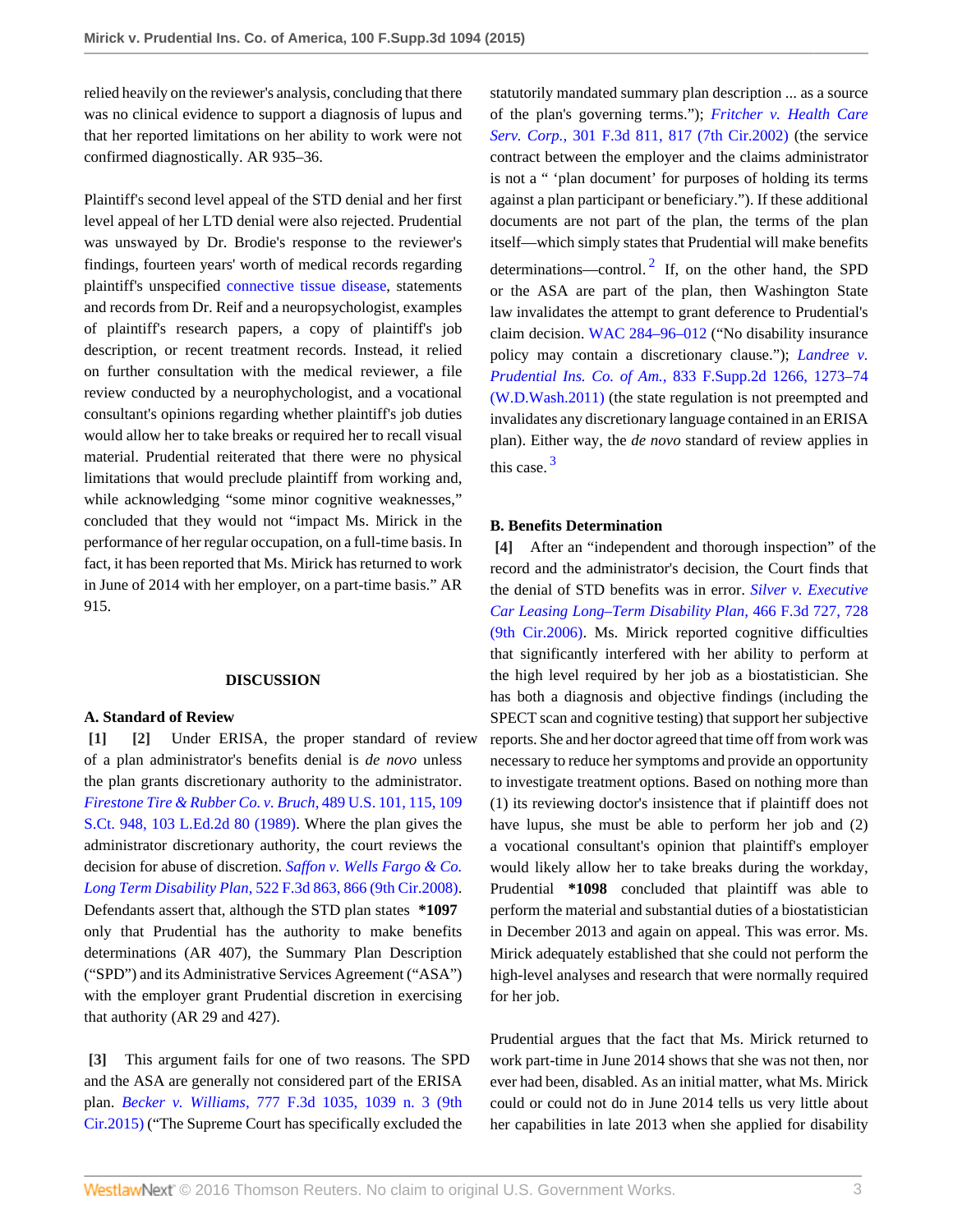benefits. As of June 2014, plaintiff had taken nine months off to reduce her stress level, increase her ability to rest, and pursue additional diagnostic and treatment options. Any or all of those activities could explain a change of circumstances, if one had occurred.

In fact, Ms. Mirick has not been cured and continues to be disabled under the policies. In rejecting her claim for benefits, Prudential made no attempt to ascertain why or in what capacity plaintiff returned to work. Her declaration shows that she was forced to return to work despite her condition and has been able to continue her employment only because her employer was willing to alter her job duties:

> I was compelled to return to work by financial hardship, including a need to preserve my health insurance benefits for myself and my family. I presently work only 2½ days per week (Mon, Tues, Wed, 20 hours/week), whereas before I worked Monday —Friday and occasionally weekends totaling approximately 50 hours/week. I work at a far less productive level than before, and do not perform all of the regular job functions I previously did. Because of this, my research program is no longer in a position to pursue future funding and I have had to accept a position in another program within the Fred Hutchinson Cancer Research Center that is essentially a demotion. I do my best to work through my joint pain, headaches, and physical and cognitive fatigue. By the end of Wednesday I am completely

Footnotes

<span id="page-3-0"></span>[1](#page-1-0) Plaintiff, whom no one has accused of malingering or lying, described her situation as follows:

I was managing to work despite the pain and exhaustion, but my cognitive issues became much more troublesome in the following months. By August 2013 it was apparent to me that my work was taking me 2–3 times what it should to complete, and I had to turn down several new projects because I just couldn't focus and "wrap my head around them." Worse, I was having difficulty recalling work I've done in the past; I was often picking up statistical programs I had developed or research papers I had written that I had no recollection of working on. This has been frightening. AR 866.

<span id="page-3-1"></span>[2](#page-2-4) To the extent Prudential is arguing that its designation as the entity that will make benefits decisions is enough to grant discretionary authority, it is incorrect. As the Ninth Circuit has held:

We think it appropriate to insist ... that the text of a plan be unambiguous. If an insurance company seeking to sell and administer an ERISA plan wants to have discretion in making claims decisions, it should say so. It is not difficult

exhausted, and the remaining four days allow just enough time away to recuperate and be able to start all over again on Monday. I am grateful that Fred Hutchinson has allowed me to return on a part-time basis, but I question whether it is truly receiving the work it is paying me for. If my disability benefits had been approved, I would not have returned to work on a part-time basis as I did.

Dkt. # 33 at ¶ 2. "Disability" under both the STD and the LTD is defined not as a complete and total inability to perform work, but rather as the loss of 20% or more of earnings due to the sickness or injury that rendered the employee unable to perform the material and substantial duties of the job. Thus, both policies recognize that an employee may be entitled to benefits even if she is able to work part time. The fact that Ms. Mirick returned to work in June 2014 in no way invalidates her claim for benefits.

### **CONCLUSION**

For all the foregoing reasons, the Court finds that Ms. Mirick was disabled as that term is defined in both the STD and LTD plans administered by Prudential. The Court therefore GRANTS plaintiff's motion for summary judgment (Dkt. # 24) and DENIES defendants' cross-motion for summary judgment (Dkt. # 29). The Clerk of Court is directed to enter judgment in favor of plaintiff and against defendants.

### **All Citations**

100 F.Supp.3d 1094